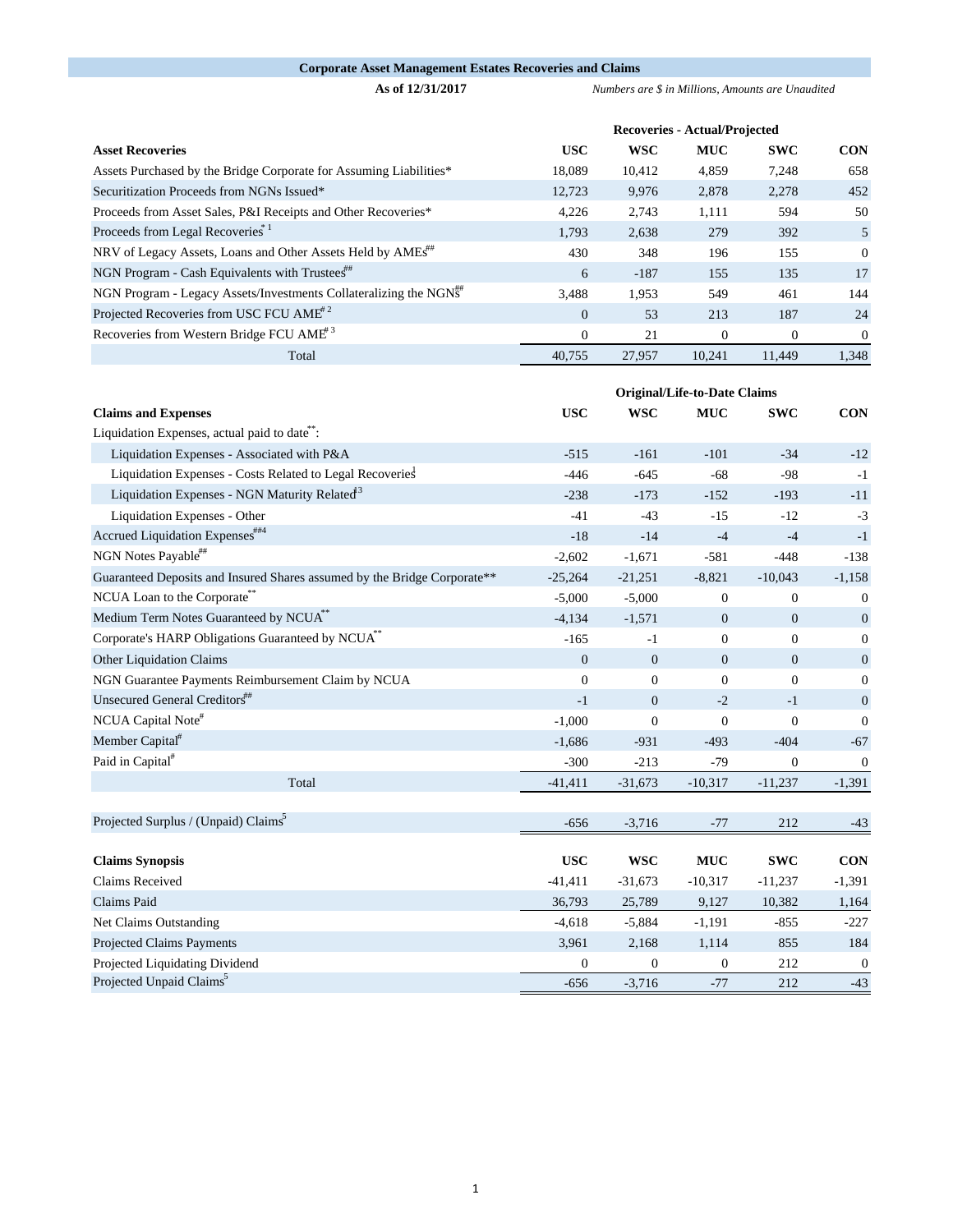|                                                    | <b>Corporate Asset Management Estates Recoveries and Claims</b> |                                                   |                  |                  |                  |                  |  |  |
|----------------------------------------------------|-----------------------------------------------------------------|---------------------------------------------------|------------------|------------------|------------------|------------------|--|--|
|                                                    | As of 12/31/2017                                                | Numbers are \$ in Millions, Amounts are Unaudited |                  |                  |                  |                  |  |  |
| <b>Fiduciary Assets</b>                            |                                                                 | <b>USC</b>                                        | <b>WSC</b>       | <b>MUC</b>       | <b>SWC</b>       | <b>CON</b>       |  |  |
| Cash and Cash Equivalents                          |                                                                 | 44                                                | $-187$           | 155              | 264              | 17               |  |  |
| <b>Legacy Assets</b>                               | 430                                                             | 336                                               | 154              | 155              | $\boldsymbol{0}$ |                  |  |  |
| Legacy Assets/Investments Collateralizing the NGNs |                                                                 | 3,488                                             | 1,953            | 549              | 461              | 144              |  |  |
| Loans                                              |                                                                 | $\boldsymbol{0}$                                  | 12               | 43               | $\boldsymbol{0}$ | $\boldsymbol{0}$ |  |  |
| Receivable from AMEs                               |                                                                 | $\mathbf{0}$                                      | $\mathbf{0}$     | $\mathbf{0}$     | $\mathbf{0}$     | $\boldsymbol{0}$ |  |  |
| Other Fiduciary Assets                             |                                                                 | $\boldsymbol{0}$                                  | $\boldsymbol{0}$ | $\boldsymbol{0}$ | $\boldsymbol{0}$ | $\boldsymbol{0}$ |  |  |
| <b>Total Fiduciary Assets</b>                      |                                                                 | 3,961                                             | 2,114            | 901              | 881              | 160              |  |  |
| <b>Fiduciary Liabilities</b>                       |                                                                 |                                                   |                  |                  |                  |                  |  |  |
| Accrued Expenses and Payables                      |                                                                 | $-18$                                             | $-14$            | $-4$             | $-4$             | $-1$             |  |  |
| <b>NGNs</b>                                        |                                                                 | $-2,602$                                          | $-1,671$         | $-581$           | $-448$           | $-138$           |  |  |
| Due to NGN Trusts                                  |                                                                 | $\mathbf{0}$                                      | $\mathbf{0}$     | $\boldsymbol{0}$ | $\overline{0}$   | $\mathbf{0}$     |  |  |
| <b>Unsecured Claims</b>                            |                                                                 | $\boldsymbol{0}$                                  | $\boldsymbol{0}$ | $\boldsymbol{0}$ | $\mathbf{0}$     | $\boldsymbol{0}$ |  |  |
| Due to NCUSIF <sup>11</sup>                        |                                                                 | $-11$                                             | $-3,054$         | $-33$            | $\mathbf{0}$     | $-21$            |  |  |
| <b>Total Fiduciary Liabilities</b>                 |                                                                 | $-2,632$                                          | $-4,739$         | $-618$           | $-452$           | $-160$           |  |  |
| Total Fiduciary Net Assets / (Liabilities)         |                                                                 | 1,329                                             | $-2,625$         | 282              | 429              | $\boldsymbol{0}$ |  |  |
|                                                    | Analysis of Claim Payments <sup>12</sup>                        |                                                   |                  |                  |                  |                  |  |  |
| <b>B1</b> - Liquidation Expenses                   |                                                                 | <b>USC</b>                                        | <b>WSC</b>       | $\bf MUC$        | <b>SWC</b>       | <b>CON</b>       |  |  |
|                                                    | Original Amount                                                 | 1,259                                             | 1,035            | 341              | 342              | 28               |  |  |
|                                                    | Amount Paid to Date                                             | $-1,240$                                          | $-1,021$         | $-337$           | $-338$           | $-27$            |  |  |
|                                                    | <b>Current Unpaid Balance</b>                                   | $18\,$                                            | 14               | $\overline{4}$   | $\overline{4}$   | $\mathbf{1}$     |  |  |
|                                                    | Projected Repayment                                             | $-18$                                             | $-14$            | $-4$             | $-4$             | $-1$             |  |  |
|                                                    | Projected Amount Unpaid                                         | $\mathbf{0}$                                      | $\boldsymbol{0}$ | $\overline{0}$   | $\mathbf{0}$     | $\mathbf{0}$     |  |  |
| <b>B2</b> - Wages and Salaries                     |                                                                 |                                                   |                  |                  |                  |                  |  |  |
|                                                    | Original Amount                                                 | $\boldsymbol{0}$                                  | $\boldsymbol{0}$ | $\boldsymbol{0}$ | $\boldsymbol{0}$ | $\boldsymbol{0}$ |  |  |
|                                                    | Amount Paid to Date                                             | $\boldsymbol{0}$                                  | $\boldsymbol{0}$ | $\boldsymbol{0}$ | $\boldsymbol{0}$ | $\boldsymbol{0}$ |  |  |
|                                                    | <b>Current Unpaid Balance</b>                                   | $\boldsymbol{0}$                                  | $\mathbf{0}$     | $\boldsymbol{0}$ | $\boldsymbol{0}$ | $\vert 0 \vert$  |  |  |
|                                                    | Projected Repayment                                             | $\boldsymbol{0}$                                  | $\boldsymbol{0}$ | $\boldsymbol{0}$ | $\boldsymbol{0}$ | $\boldsymbol{0}$ |  |  |
|                                                    | Projected Amount Unpaid                                         | $\boldsymbol{0}$                                  | $\mathbf{0}$     | $\boldsymbol{0}$ | $\mathbf{0}$     | 0                |  |  |
| <b>B4</b> - Due to Government <sup>6</sup>         |                                                                 |                                                   |                  |                  |                  |                  |  |  |
|                                                    | Original Amount                                                 | 34,550                                            | 27,601           | 8,459            | 9,772            | 1,127            |  |  |
|                                                    | Amount Paid to Date                                             | $-34,550$                                         | $-24,768$        | $-8,459$         | $-9,772$         | $-1,127$         |  |  |
|                                                    | <b>Current Unpaid Balance</b>                                   | $\mathbf{0}$                                      | 2,833            | $\mathbf{0}$     | $\mathbf{0}$     | $\mathbf{0}$     |  |  |
|                                                    | Projected Repayment                                             | $\boldsymbol{0}$                                  | $-483$           | $\boldsymbol{0}$ | $\boldsymbol{0}$ | 0                |  |  |
|                                                    | Projected Amount Unpaid                                         | $\boldsymbol{0}$                                  | 2,350            | $\mathbf{0}$     | $\mathbf{0}$     | $\mathbf{0}$     |  |  |
| <b>B5</b> - Due to General Creditors <sup>7</sup>  |                                                                 |                                                   |                  |                  |                  |                  |  |  |
|                                                    | Original Amount                                                 | $\mathbf{1}$                                      | $\mathbf{0}$     | $\overline{2}$   | $\mathbf{1}$     | $\mathbf{0}$     |  |  |
|                                                    | Amount Paid to Date                                             | $-1$                                              | $\mathbf{0}$     | $-2$             | $-1$             | 0                |  |  |
|                                                    | <b>Current Unpaid Balance</b>                                   | $\mathbf{0}$                                      | $\boldsymbol{0}$ | $\boldsymbol{0}$ | $\boldsymbol{0}$ | $\mathbf{0}$     |  |  |
|                                                    | Projected Repayment                                             | $\boldsymbol{0}$                                  | $\boldsymbol{0}$ | $\boldsymbol{0}$ | $\boldsymbol{0}$ | $\boldsymbol{0}$ |  |  |
|                                                    | Projected Amount Unpaid                                         | $\overline{0}$                                    | $\mathbf{0}$     | $\overline{0}$   | $\overline{0}$   | $\mathbf{0}$     |  |  |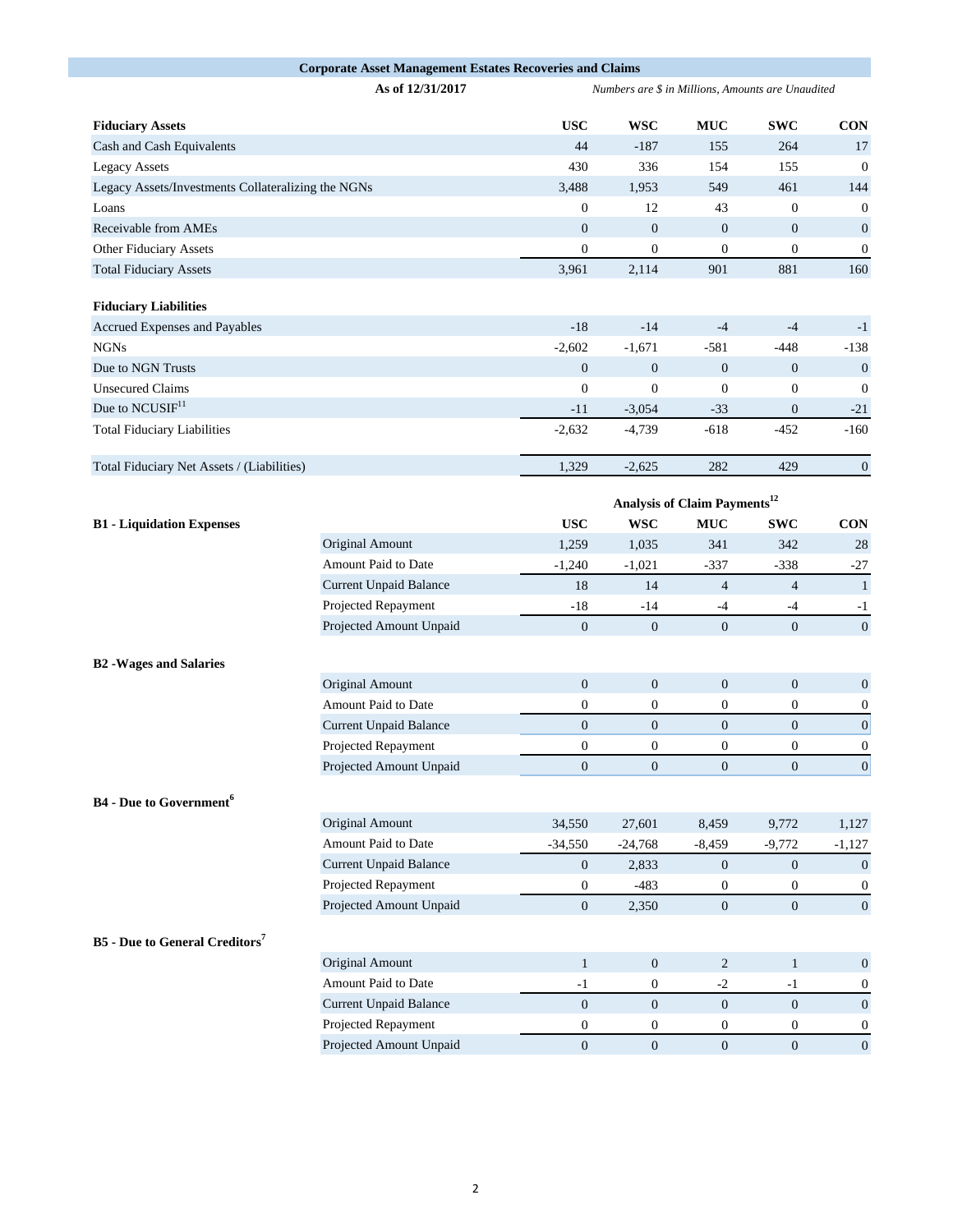## **Corporate Asset Management Estates Recoveries and Claims**

**As of 12/31/2017** *Numbers are \$ in Millions, Amounts are Unaudited* 

|                                                                |                               | Analysis of Claim Payments <sup>12</sup> |                  |                  |                |                  |
|----------------------------------------------------------------|-------------------------------|------------------------------------------|------------------|------------------|----------------|------------------|
| <b>B6 - Due to NCUA for Insured Shares Payment<sup>8</sup></b> |                               | <b>USC</b>                               | <b>WSC</b>       | <b>MUC</b>       | <b>SWC</b>     | <b>CON</b>       |
|                                                                | Original Amount               | 13                                       | 221              | 363              | 271            | 31               |
|                                                                | Amount Paid to Date           | $-2$                                     | $\overline{0}$   | $-330$           | $-271$         | $-10$            |
|                                                                | <b>Current Unpaid Balance</b> | 11                                       | 221              | 33               | $\mathbf{0}$   | 21               |
|                                                                | Projected Repayment           | $-11$                                    | $\overline{0}$   | $-33$            | $\overline{0}$ | $-21$            |
|                                                                | Projected Amount Unpaid       | $\overline{0}$                           | 221              | $\overline{0}$   | $\overline{0}$ | $\mathbf{0}$     |
| <b>B6.5 - USC Capital Note</b>                                 |                               |                                          |                  |                  |                |                  |
|                                                                | Original Amount               | 1,000                                    | $\mathbf{0}$     | $\mathbf{0}$     | $\mathbf{0}$   | $\mathbf{0}$     |
|                                                                | Amount Paid to Date           | $-1,000$                                 | $\boldsymbol{0}$ | $\boldsymbol{0}$ | $\mathbf{0}$   | $\boldsymbol{0}$ |
|                                                                | <b>Current Unpaid Balance</b> | $\overline{0}$                           | $\overline{0}$   | $\overline{0}$   | $\overline{0}$ | $\overline{0}$   |
|                                                                | Projected Repayment           | $\boldsymbol{0}$                         | $\mathbf{0}$     | $\boldsymbol{0}$ | $\overline{0}$ | $\mathbf{0}$     |
|                                                                | Projected Amount Unpaid       | $\overline{0}$                           | $\overline{0}$   | $\overline{0}$   | $\overline{0}$ | $\mathbf{0}$     |
| <b>B7</b> - Membership Capital <sup>9</sup>                    |                               |                                          |                  |                  |                |                  |
|                                                                | Original Amount               | 1,686                                    | 931              | 493              | 404            | 67               |
|                                                                | Amount Paid to Date           | $\mathbf{0}$                             | $\overline{0}$   | $\mathbf{0}$     | $\mathbf{0}$   | $\mathbf{0}$     |
|                                                                | <b>Current Unpaid Balance</b> | 1,686                                    | 931              | 493              | 404            | 67               |
|                                                                | Projected Repayment           | $-1,329$                                 | $\overline{0}$   | $-493$           | $-404$         | $-24$            |
|                                                                | Projected Amount Unpaid       | 356                                      | 931              | $\mathbf{0}$     | $\mathbf{0}$   | 43               |
| B9 - Paid In Capital <sup>9</sup>                              |                               |                                          |                  |                  |                |                  |
|                                                                | Original Amount               | 300                                      | 213              | 79               | $\overline{0}$ | $\mathbf{0}$     |
|                                                                | Amount Paid to Date           | $\boldsymbol{0}$                         | $\overline{0}$   | $\mathbf{0}$     | $\overline{0}$ | $\overline{0}$   |
|                                                                | <b>Current Unpaid Balance</b> | 300                                      | 213              | 79               | $\mathbf{0}$   | $\mathbf{0}$     |
|                                                                | Projected Repayment           | $\boldsymbol{0}$                         | $\overline{0}$   | $-3$             | $\overline{0}$ | $\boldsymbol{0}$ |
|                                                                | Projected Amount Unpaid       | 300                                      | 213              | 77               | $\overline{0}$ | $\mathbf{0}$     |
| Potential Liquidating Dividend <sup>10</sup>                   |                               | $\Omega$                                 | $\Omega$         | $\Omega$         | 212            | $\Omega$         |

## **Footnotes**

**\*** Assets recovered or utilized to reduce fiduciary liabilities (not a current fiduciary asset)

**\*\*** Liabilities and expenses paid or netted against fiduciary assets (not a current fiduciary liability)

**#** Not shown as a fiduciary asset/liability.

**##** Shown as a fiduciary asset/liability.

**1** Legal recoveries and related expenses. More information available on the "Legal Recoveries" section of the transparency website at www.ncua.gov. Differ to website by \$61.194 million due to expenses that were netted off the gross recoveries.

**2** If depleted member capital is repaid by US Central, a portion will be distributed to the other AMEs that had capital at US Central.

**3** Wescorp AME received recovery from the residual equity paid by Western Bridge, .

**4** This represents estimated expenses accrued for through the full resolution of the Asset Management Estates.

**5** Amount of claims projected to be unpaid at the resolution of the estates.

**6** AME obligations backed by the NCUA guarantee which were repaid, and for which the NCUA claims reimbursement.

**7** These were paid for those AMEs where the General Creditors are next in line for payment before payment is made to lower level claim

**8** Shares/certificates insured up to the insurance limit

**9** Depleted member and paid in capital.

**10** Potential equity distribution to members at the conclusion of all liquidation activities.

**11** Due to NCUSIF represents the assets recovered and utilized to reduce fiduciary liabilities (footnote \*) less liabilities and expenses paid or netted against fiduciary assets (footnote \*\*). The sum of B4 and B6 "Current Unpaid Balances" in the Analysis of Claim Payments section equals the net balance due to Stabilization Fund.

**12** There are no claims at the B3 and B8 payment priority levels.

**13** Liquidation Expenses - NGN Maturity Related represent payments attributable to an AME associated with the maturity of an NGN trust/tranche. See additional explanation on following page.

Disclaimer: All projections are point in time estimates based on best available information and are subject to change. This report provides data on AMEs with depleted member capital and does not include information related to USC Bridge.